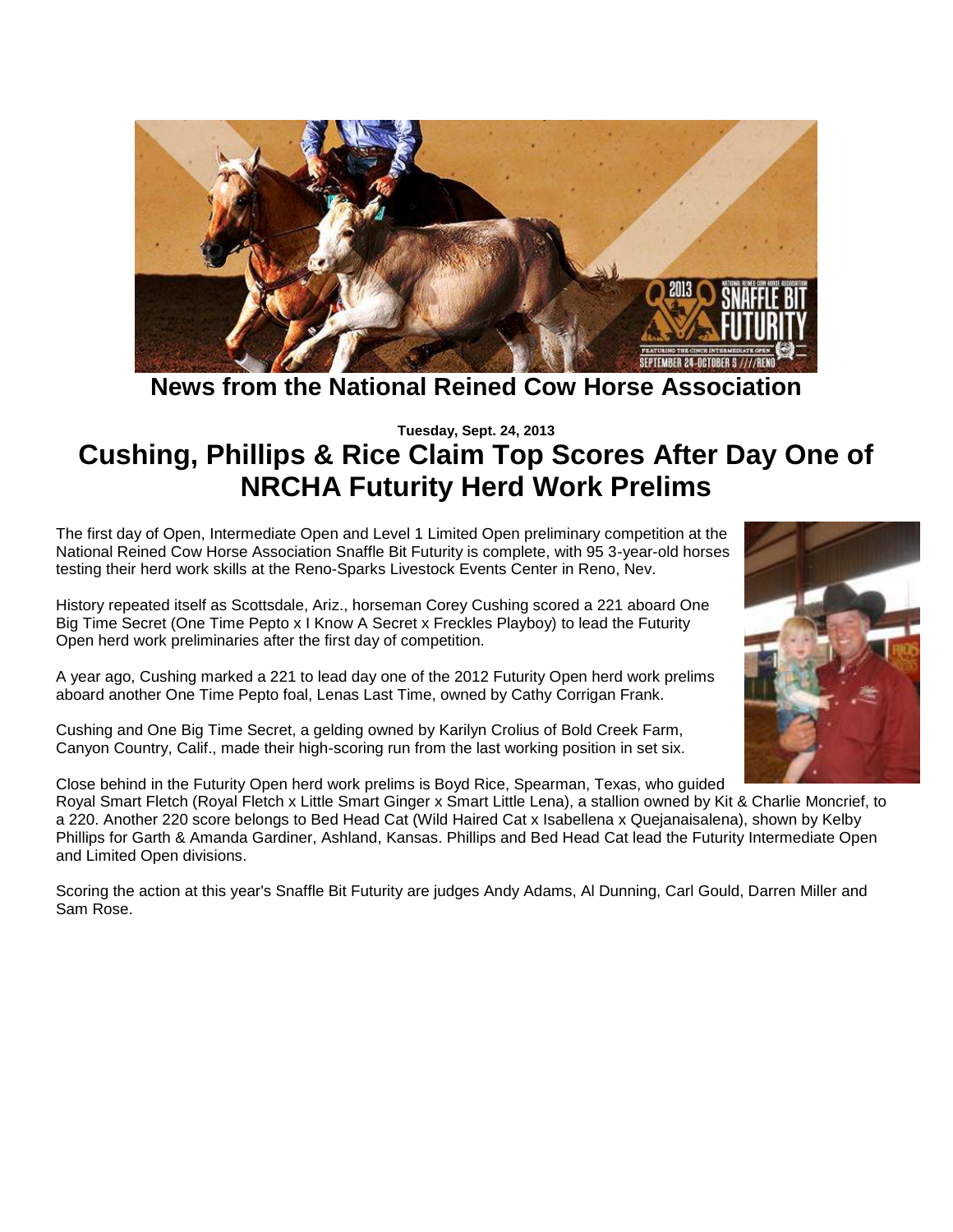# **Herd Work Preliminaries Complete in the Snaffle Bit Futurity Open, Cinch Intermediate Open and Limited Open Divisions**

At the National Reined Cow Horse Association Snaffle Bit Futurity in Reno, Nev., riders in the Open, Cinch Intermediate Open and Limited Open Divisions are one step closer to knowing whether they will qualify for the Finals as the first leg of preliminary competition, the herd work, wrapped up today.

Corey Cushing, Scottsdale, Ariz., and Karilyn Crolius's stallion, One Big Time Secret (One Time Pepto x I Know A Secret x Freckles Playboy), maintained their lead in the Futurity Open with the 221 they marked on Tuesday. However, they now share the top spot with Clayton Edsall, Clements, Calif., who scored a 221 in the sixth set today on his own horse, an unregistered gelding named Johnny. Edsall and Johnny also top the Futurity Intermediate Open leaderboard.



*Clayton Edsall shares the lead in the Futurity Open, and leads the Intermediate Open, after the herd work prelims.*

Kelby Phillips, Ashland, Kansas, retained his first-place position in the Futurity Limited Open. He scored a 220 yesterday aboard Bed Head Cat (Wild Haired Cat x Isabellena x Quejanaisalena), owned by Garth & Amanda Gardiner. Phillips also holds second place in the Futurity Limited Open aboard another Gardiner entry, Hickory Holly Time (One Time Pepto x Hickory Holly Cee x Doc's Hickory), after scoring a 218 in today's herd work prelims.



*Kelby Phillips and Hickory Holly Time*

Tomorrow's schedule at the Reno-Sparks Livestock Events Center contains another full day of herd work preliminaries this time for riders in the Level 1 Limited Open, Non Pro, Intermediate Non Pro, Novice Non Pro, Amateur and Non-Pro Limited divisions.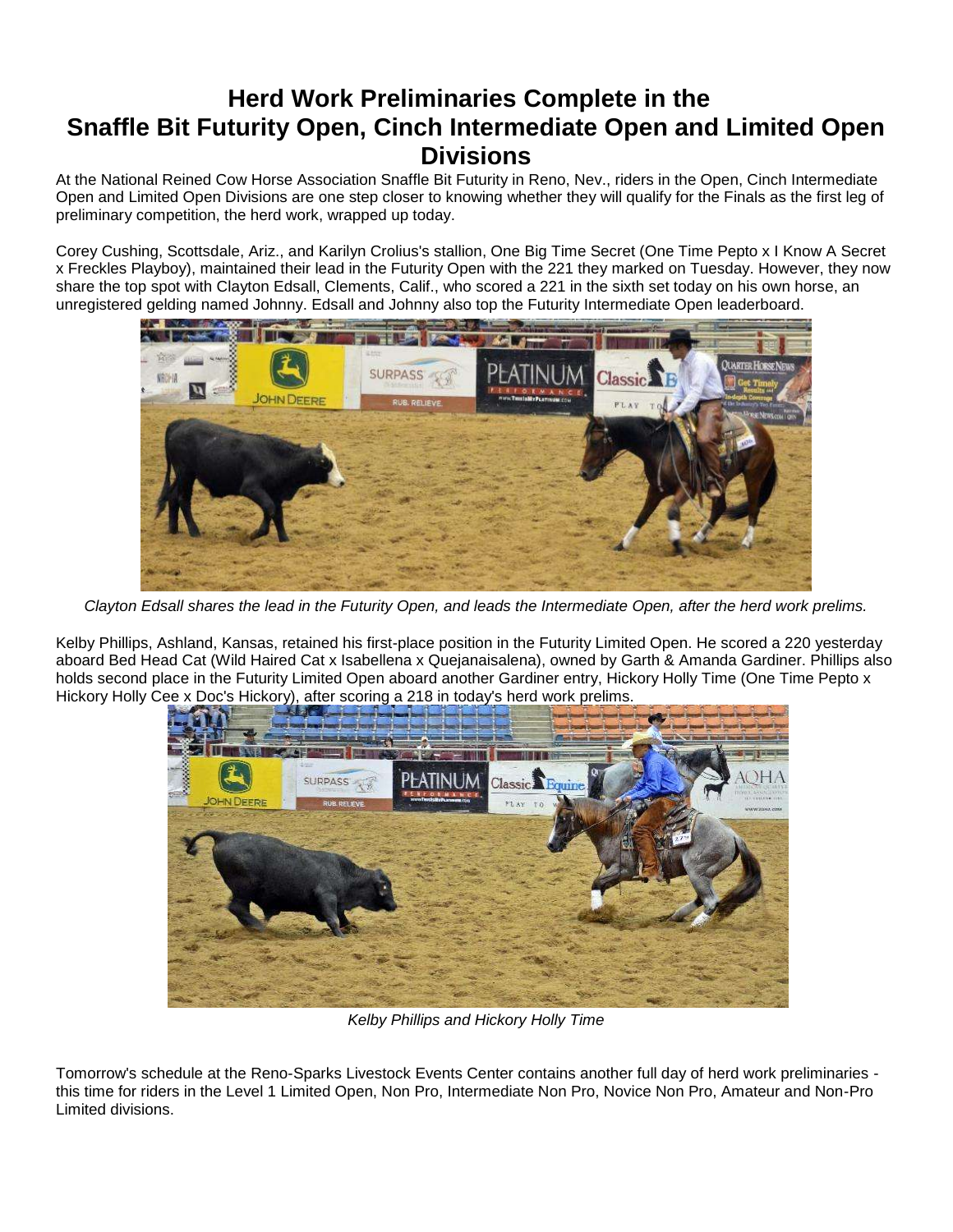## **Thursday, Sept. 26, 2013 Snaffle Bit Futurity Herd Work Prelims Wrap Up for Non Pro and Level 1 Limited Open Divisions**

The first test of the Snaffle Bit Futurity is over for all the three-year-old horses here in Reno, Nev., as the herd work preliminaries concluded today in the Non Pro, Intermediate Non Pro, Novice Non Pro, Amateur, Non Pro Limited and Level 1 Limited Open divisions.

Working deep in the fifth set of the day, Tish Wilhite, Clovis, Calif., scored a 217.5 aboard her mare, Bless Your Hart (Heart Of A Fox x Oaks Jewel Doll x Doc Jewel Bars) to lead the Futurity Non Pro preliminaries. Bless Your Hart is a full sister to The Fresno Fox, a gelding who Wilhite has shown to multiple NRCHA titles.

Two riders scored a 217 for second place in the Non Pro and first place in the Intermediate Non Pro. Stuart Bozeman, Idalou, Texas, earned a 217 aboard Checkers Live Oak (Im Countin Checks x Cats Live Oak x High Brow Cat) at the bottom of set three, and Jayson Fisher, Arroyo Grande, Calif., maneuvered Keg Of Jules (Soula Jule Star x Shes A Hickory Girl x Doc's Hickory) to the same score midway through set four. Bozeman's 217 also leads the Futurity Novice Non Pro and Amateur divisions.

The lead in the Futurity Non-Pro Limited belongs to Nicole Petty, Roseburg, Ore. Petty rode Tangy Chexinic (Tangys Classy Peppy x Buenos Double Okie x Bueno Chexinic) to a score of 207.

The lead in the Level 1 Limited Open was unchanged today - still topping that division with a 214 is Mama Mia Lotta Lena (Little Lotto Lena x Mia Gunna Smokum x Smokums Prize), shown by Russell Probert for owners Lori Lucchetti & Sharon Wright.

With the herd work now complete, Friday's schedule consists of a full day of rein work preliminaries for the Level 1 Limited Open, Non Pro and Amateur contestants. The first of the horse show classes, the Open Two Rein, also happens tomorrow, following the rein work prelims. The action resumes at 8:00 a.m. and can be viewed on the live webcast at [www.GallopingVideo.com](http://r20.rs6.net/tn.jsp?e=001fREx-Rg4ybOCG4ymNH5GdEP0cswZlWxV62yFYZmVyHjdE7EWwpcNbqMEbQ2_72Rk6rijksq0jUBTY4XF4ZjVflC1Z9muGSWYiXc93pGJnHpSVwUr3y1ODILIiUeH_0Do) .

# **Friday, Sept. 27, 2013 Snaffle Bit Futurity Rein Work Prelims Wrap Up for Non Pro and Amateur Divisions**



Jayson Fisher (center) with wife, Teresa and son, Wyatt, is tied for the composite lead in the Futurity Non-Pro after two events. Two out of three events are now complete for Non-Pro competitors at the NRCHA Snaffle Bit Futurity at the Reno-Sparks Livestock Events Center in Reno, Nev.

A pair of California horsemen are tied for first place in the Non-Pro and Intermediate Non-Pro composite with identical 430 scores. Dave Ferguson, Cottonwood, Calif., rode Smart Shiney Pistol (Smart Chic Olena x Shiners Lil Pistol x Shining Spark) to a 212.5 in the herd work and a 217.5 in the rein work. Jayson Fisher, Arroyo Grande, Calif., reached his 430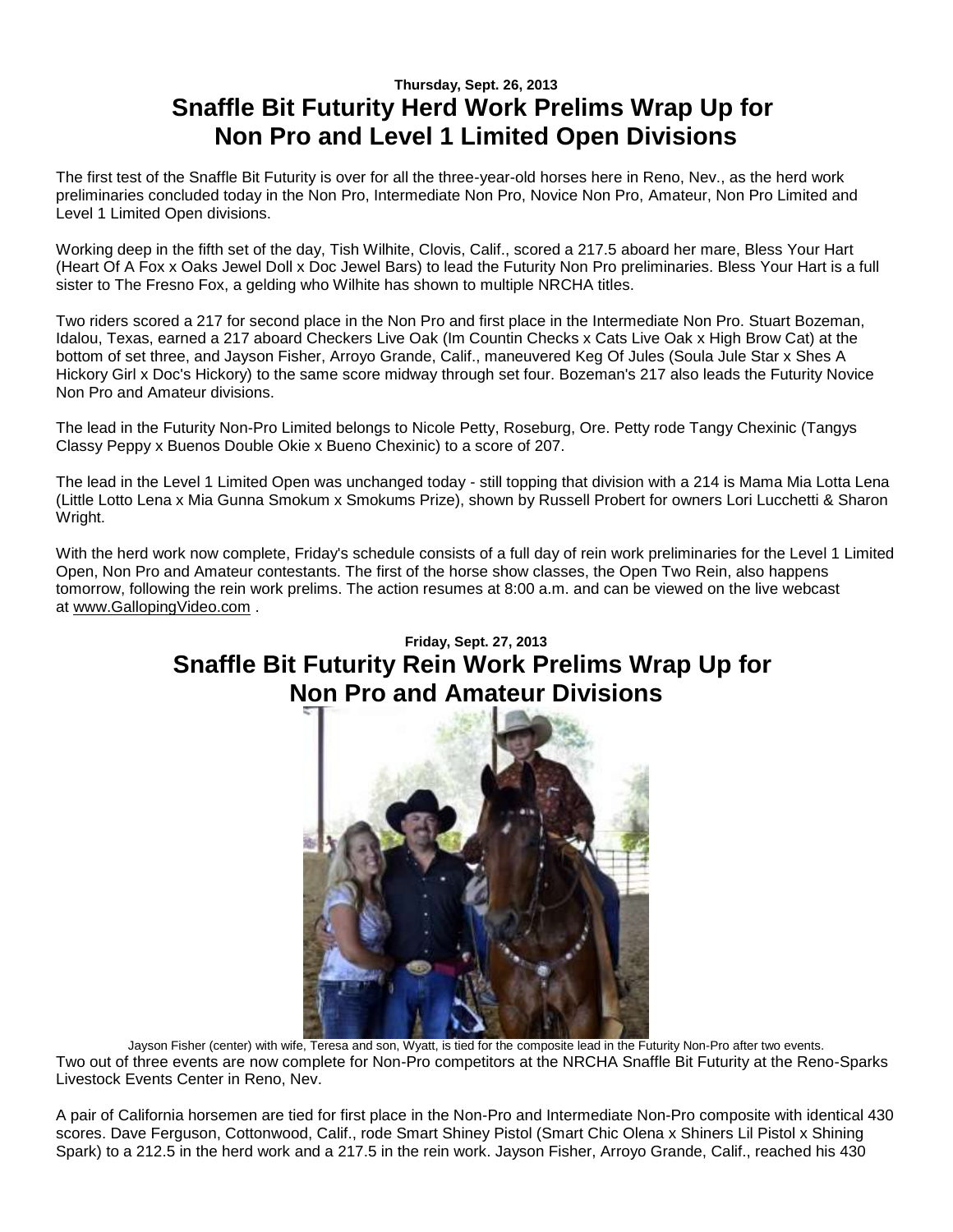composite by scoring a 217 in the herd work and a 213 in the rein work. Jayson is riding Keg Of Jules (Soula Jule Star x Shiners Hickory Girl x Doc's Hickory).

Today's top score in the Non-Pro rein work belonged to Tammy Jo Hays, Nocona, Texas. She rode SDP Got Fancy Genes (RC Fancy Step x SDP I Got Good Genes x Dual Rey) to a 219. Hays currently is in third place in the Futurity Non-Pro composite with a 429.

In the Novice Non-Pro division, Bubba Petty, Roseburg, Ore., owns the lead on two events. He rode Pepinics Lil Outlaw (Smart Little Pepinic x Pand Delight x Grays Starlight) to scores of 211 in the herd work and 215.5 in the rein work for a total 426.5.

Bubba's wife, Nicole Petty, is leading her division - the Futurity Non-Pro Limited - with a 421.5 score after two events. Nicole is riding Tangy Chexinic (Tangys Classy Peppy x Buenos Double Oakie x Bueno Chexinic). She scored a 207 in the herd work and a 214.5 in the rein work - the high score of the round.

The Futurity Amateur division leader is Grant Lindaman II, Plymouth, Minn. He rode Truckin Miraclena (NMSU Truckin Chex x Little Miraclena x Smart Retsina) to a 207 in the herd work and a 214 in the rein work.

All the Non-Pro and Amateur Futurity competitors show in the cow work on Sunday, Sept. 29. At that time, the Amateur and Non-Pro Limited Champions will be crowned, and the finalists in the Non-Pro, Intermediate Non-Pro and Novice Non-Pro divisions will be determined.



**Friday, Sept. 27, 2013 Abby Mixon Rides Julgun to Open Two Rein Championship**

*Abby Mixon and Julgun scored a 149 in the cow work on their way to the Open Two-Rein Championship.*

The National Reined Cow Horse Association Snaffle Bit Futurity is the signature event for 3-year-old cow horses, but on Friday night, Sept. 27, older horses took center stage with the first of the Snaffle Bit Futurity horse show classes, the Open Two Rein.

Abby Mixon, Marietta, Okla., claimed the Open Two Rein Championship aboard Julgun (Playgun x Julie Christie x Peppy San Badger) with a 297 composits score (148 rein/149 cow). The win paid \$2,660, and came with a Bob's Custom Saddle sponsored by Stuart Ranch; a custom saddle rack donated by Sunmoon Ranch; a CR Morrison Trophy from the NRCHA; a Gist buckle sponsored by WW Ranch, LLC; Platinum Performance from Doug Herthel; Back On Track therapeutic equine products from Back On Track; and a monogrammed Cinch jacket from Bob's Custom Saddles and The New West.

"It felt awesome. He did everything pretty perfect for me," Mixon said. She has trained the stylish 7-year-old gray stallion, known around the barn as "Hugo," since he was two. Julgun is bred and owned by Jon and Norma Sather of Winfield Farms, where Mixon is the resident trainer.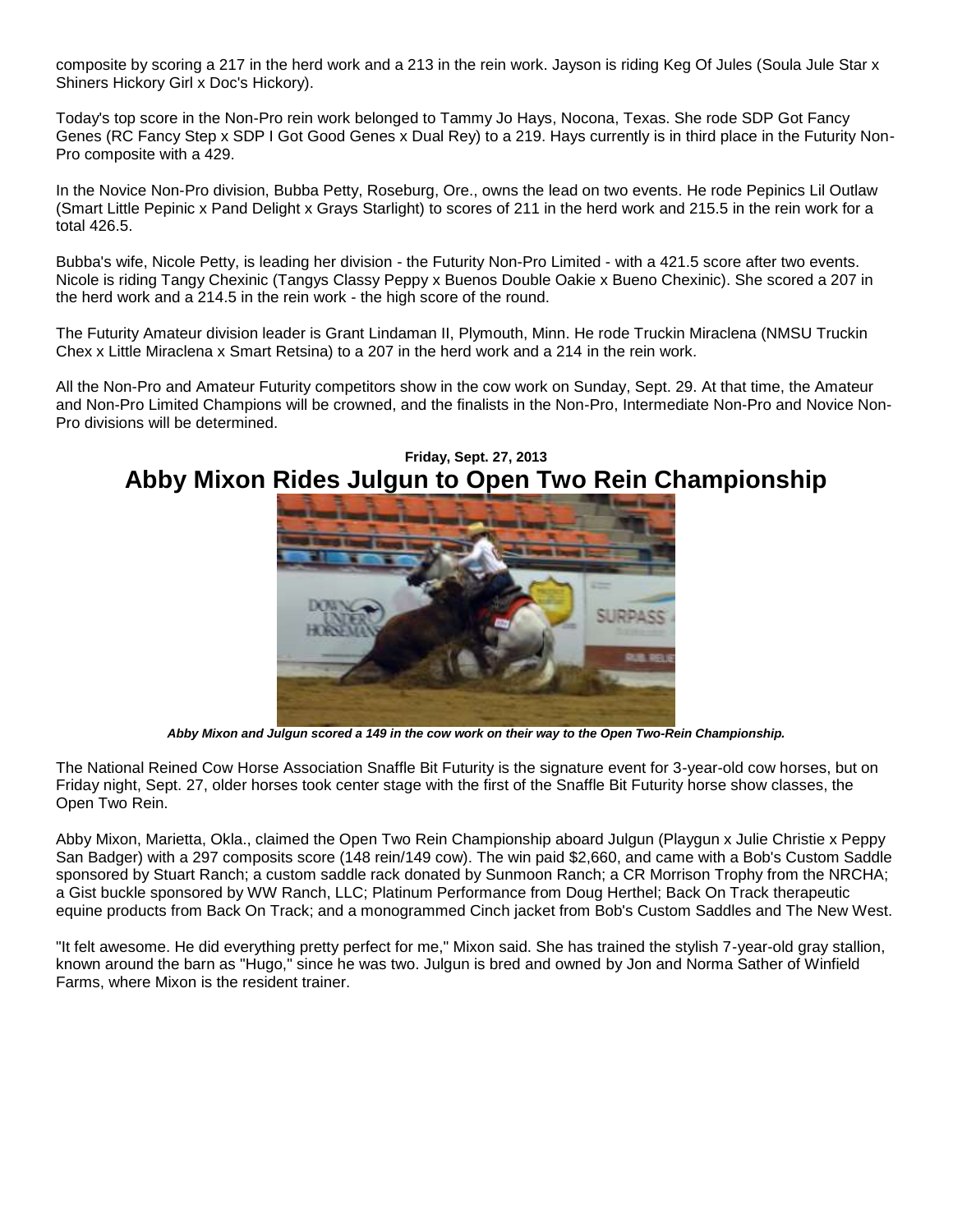

*Julgun's strong reining maneuvers added up to a 148 score.*

Julgun's career began in the reining arena, where he has accumulated more than \$97,000 in earnings, including the 2010 National Reining Breeder's Classic Open Championship. He crossed over into the reined cow horse arena, qualifying for the 2011 NRCHA Celebration of Champions. While showing there in the Open Hackamore class, Julgun sustained an injury that veterinarians feared was career-ending.

"He actually fractured his sesamoid and chipped it in three places. He had surgery and a year and a half off," Mixon said. "We had a couple of vets tell us they didn't know if he would ever be able to show again. For him to get this sound, and be able to come here and do this, is pretty awesome."

Mixon's cow horse mentor is NRCHA Hall of Fame Horseman Don Murphy, who taught her "everything I know. I couldn't have done it without him," she said. Before she competed in Reno, Murphy urged her to stop worrying about Julgun's past injury.

"I was a little cautious with him and just kind of scared to hurt him. Don had to tell me, if I'm going to do it, I better do it and get in gear. He helped us out a lot this morning and it definitely paid off this afternoon," she said. "He told me to keep an eye on my cow, and he got after me about riding past it and making the turns."

She also thanked the Sathers for being "the best owners in the world. I couldn't have better people to wrok for. They got to watch it on the live feed and they're really excited!" Mixon said.



*Jake Telford and Sheza Dancingdiamond were the Open Two Rein Reserve Champions.*

The Open Two Rein Reserve Champion was Sheza Dancingdiamond (Diamond J Star x Sheza Shinette x Shining Spark), shown by Jake Telford, Caldwell, Idaho, for owners Del and Susan Bell. They scored a 295.5 (147.5 rein/148 cow), earning \$2,090. The Reserve Championship also came with a monogrammed jacket from Bob's Custom Saddles & The New West; Platinum Performance from Doug Herthel; and Back On Track products from Back On Track.

#### **Saturday, Sept. 28, 2013**

## **Lindsay Wadhams Rides Spursuasion to Dual Non-Pro Bridle Championships**

At the National Reined Cow Horse Association Snaffle Bit Futurity in Reno, Nev., Lindsay Wadhams, Pueblo, Colo., claimed dual championships in the Non-Pro and Intermediate Non-Pro Bridle classes aboard her gelding, Spursuasion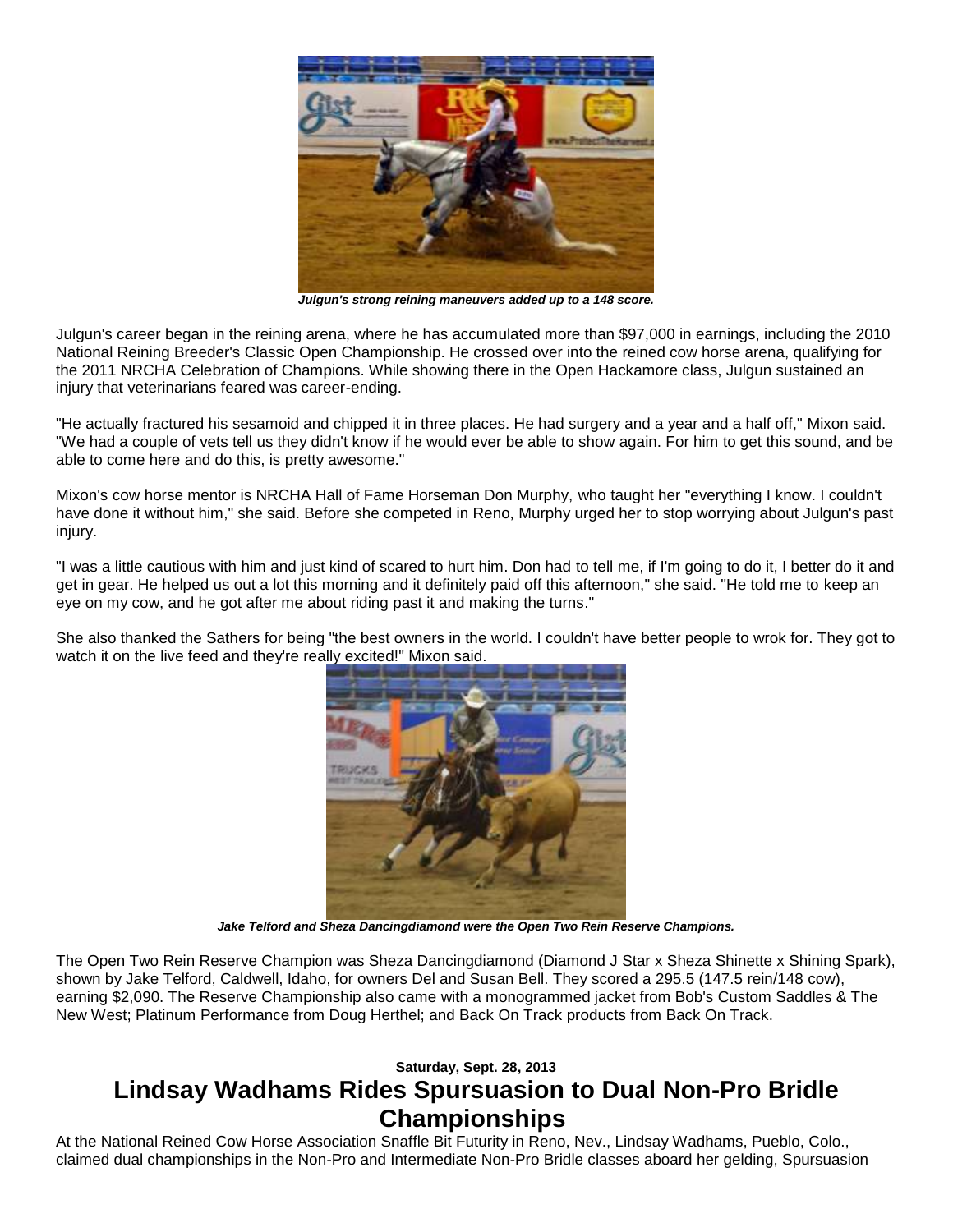(Ray Gay Quixote x Mist N Smoke x Doc Tom Tucker). They scored a combined 292 (146.5 rein/145.5 cow), earning \$3,420 for the Non-Pro win and an additional \$1,697 for the Intermediate title.



*Lindsay Wadhams' father, Jay Bridenthal, missed his tee time to see her show.*

The Championships also came with a Bob's Custom Saddle sponsored by Matacorp, Ltd.; a custom saddle rack donated by Sunmoon Ranch; a pair of CR Morrison trophies from the NRCHA; two Gist buckles from the NRCHA; a 10 pound bucket of UltraCruz Sand Clear plus a \$50 gift certificate and a coffee tumbler in a cooler tote bag, sponsored by San Juan Ranch, a division of Santa Cruz Animal Health; Back On Track Equine Therapeutic Products sponsored by Back On Track; and two monogrammed Cinch jackets from Bob's Custom Saddles/The New West.

Wadhams was near the end of the working order in a large class, and knew she and "Booger" had to perform at their best.

"My goal today, I was second [in the Non-Pro Bridle] here last year, and I really wanted to win today," she said. "I was a little intimidated going into the run because there were so many high scores before I went in. Booger was great today and I was really proud of him."

Wadhams and Spursuasion have accumulated numerous major event titles together in the past three years. They were the Novice Non-Pro Bridle Champions here at the Snaffle Bit Futurity in 2012. In May, they won the Non-Pro Bridle Spectacular at the NRCHA Hackamore Classic, and they also have an American Quarter Horse Association Amateur Reining World Championship on their resume. They also have qualified for the the AQHA World Show in Amateur Working Cow Horse multiple times, but the finals have eluded the pair, and Wadhams has her sights set on that goal this fall.

"I just want to make the finals in the cow horse [at the AQHA World Show] and after that, it's gravy," she said.

Wadhams' parents, Jay and Connie Bridenthal, were in Reno to help her celebrate her win, and her dad even "missed his golf tee time to watch me show," she said. Wadhams' sister, Amy, is also a steadfast supporter.

"She sends me a quote every horse show I go to. The quote she sent me a week ago was, 'Practice like you've never won and ride like you've never lost,'" Wadhams said. "I also thank Shadd Parkinson and Corey Cushing for helping me all the time and giving me tips every time I go into the pen. I have a great program with them, and I owe all my success to them."

The Non-Pro Bridle and Intermediate Non-Pro Bridle Reserve Champion was Shelly Franklin, Camarillo, Calif., who rode A Dazzlin Prize (Smokums Prize x Two B Dazzled x Canyon Creek Rojo) to a combined 291 score (145 rein/146 cow). The Non-Pro placing paid \$2,394 and Franklin collected an additional \$1,333 for the Intermediate division.

#### **Novice Non-Pro Bridle Champion**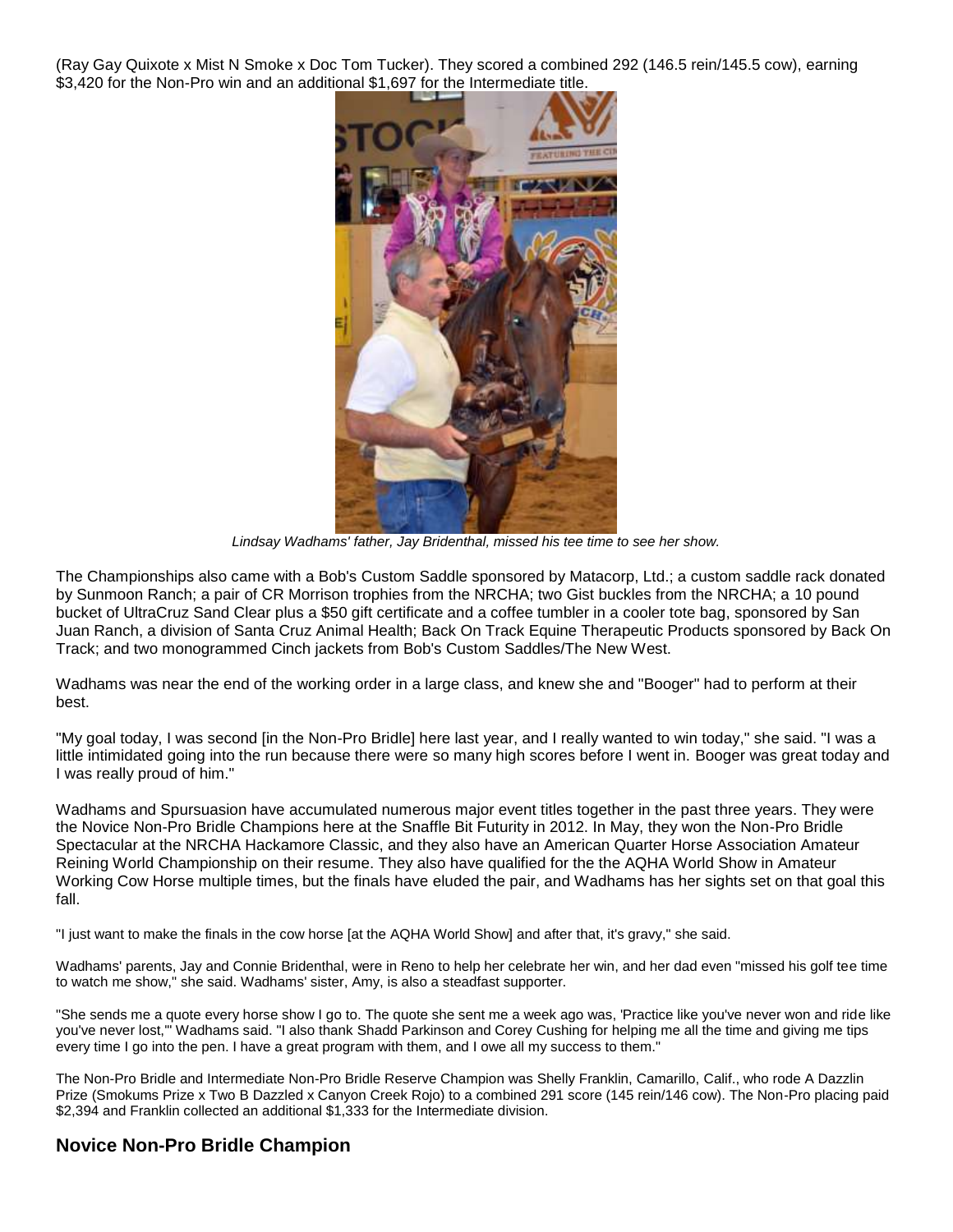

*Meryl Reber and her daughter, Megan Kosty.*

Meryl Reber, Kent, Wash., checked an accomplishment off her "bucket list" when she won the NRCHA Snaffle Bit Futurity Novice Non-Pro Bridle Championship aboard her 10-year-old gelding, Ima Chic Please (Chic Please x Smokums Chex Mint x Smokum Oak). Reber and "Bullet" earned a combined 287.5 score (140 rein/147.5 cow), taking home a \$1,554 check. The win also came with a Gist buckle sponsored by Robin Flournoy; a CR Morrison Trophy from the NRCHA; Platinum Performance; Back On Track Equine Therapeutic Products sponsored by Back On Track; and a monogrammed Cinch jacket from Bob's Custom Saddles/the New West.

The crowd came alive when Reber entered the arena, and the cheering grew still louder as the buckskin gelding executed a fast-and-furious fence run - although his rider hardly heard it.

"I heard a little bit of screaming during the reining, but not when the cow came out. I quit hearing things. We were on auto pilot," Reber said, smiling. "I con't think I touched the reins during the cow work. He just did his thing. The cow was really good. I thought he was a little dead on the end but once we got him going down the fence, he was perfect. We got a good turn each way, and it stayed on the fence and I thought about doing another turn, but I knew Bullet could circle a fast cow so off we went!"

Reber, a former hunter-jumper competitor, decided it was time to change disciplines, so she purchased Bullet, her first cow horse, in the winter of 2010. Their future plans may include a trip to the NRCHA Celebration of Champions in February, but in the meantime, Bullet will be busy soaking up plenty of attention and eating his favorite treats.

"I love this horse. He's worth his weight in gold. I bought him 25 pounds of carrots when I got here," Reber said.

The Novice Non-Pro Bridle Reserve Champion was Parke Greeson, riding Lenas Alley (Smart Little Lena x Doc Alley x Dual Pep). They scored a 140.5 in the rein work an d147 in teh cow work, taking home \$1,243 and some prizes: a monogrammed Cinch jacket from Bob's Custom Saddles/The New West; Platinum Performance; and Back On Track Equine Therapeutic Products sponsored by Back On Track.

### **Sunday, Sept. 29, 2013 Youth Champions Crowned at NRCHA Snaffle Bit Futurity**

When Kelly Valdez schooled Smart Tic Tack (Smart Mate x Tic Tackatoo x Freckles Playboy) the night before the Youth Bridle class, things didn't go according to plan.

"We just weren't in sync. I wasn't with her at all," the 15-year-old Swink, Colo., ninth-grader said.

But when it came time to enter the show pen, horse and rider had the teamwork figured out. Smart Tic Tack, owned by Kelly's parents, Robert and Betty Lou Valdez, carried Kelly to scores of 143 in the rein work and 146 in the cow work to win the NRCHA Snaffle Bit Futurity Youth Bridle Championship.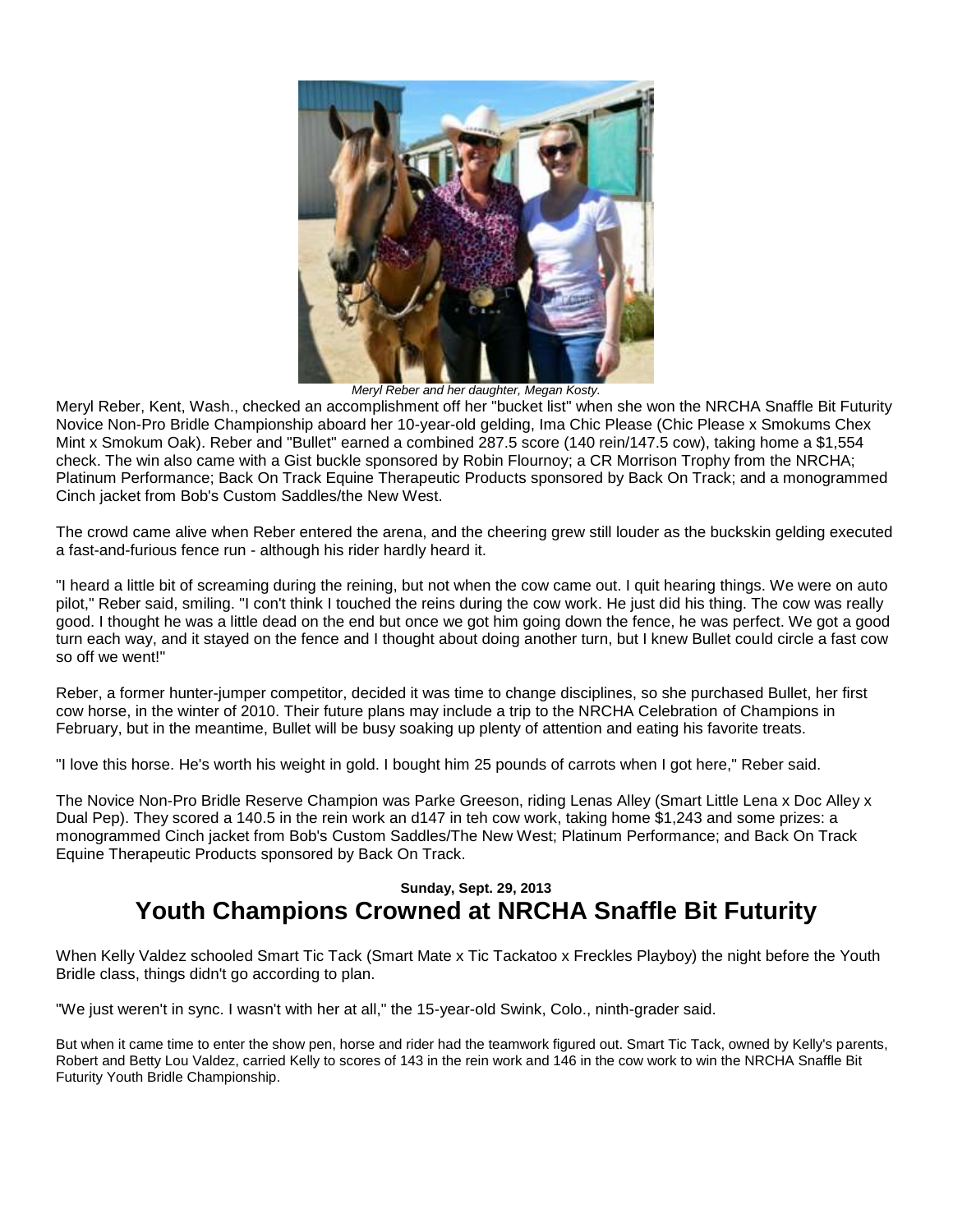

*Youth Bridle Champion Kelly Valdez and Smart Tic Tack.*

"I went in there and showed her like I always do, and she was perfect," Valdez said. "I drew the perfect cow. He boxed real good, and when it was time to go down the fence, he went with me and stayed on the fence."

The Youth Bridle Championship came wtih a pile of great prizes: a Bob's Custom Saddle sponsored by Aaron Ranch; a saddle rack donated by Sunmoon Ranch; a C.R. Morrison Trophy from the NRCHA; a Gist Buckle sponsored by Primo Morales Photography; a 10 pound bucket of UltraCruz Sand Clear plus a \$50 gift certificate and a coffee tumbler in a cooler tote bag, sponsored by San Juan Ranch, a division of Santa Cruz Animal Health; Platinum Performance from Doug Herthel; Back On Track Equine Therapeutic Products sponsored by Back On Track; and a monogrammed Cinch jacket from Bob's Custom Saddles/The New West.

Valdez won the NRCHA Youth Bridle World Championship aboard Smart Tic Tack early this year in San Angelo, Texas. Kelly's mom, Betty Lou, piloted the mare to a top 5 finish in working cow horse at the American Quarter Horse Association Select World Show in August.

When she's not riding cow horses, Valdez is practicing aboard her high school rodeo horses. She competes in barrel racing, breakaway roping, pole bending and cutting. She thanked her parents for all their support, and also thanked NRCHA Hall of Fame horseman Don Murphy and his daughter, Nelle, for their coaching and friendship.

The Youth Bridle Reserve Championship was Jorge Cid, riding Peppy Nicolena (Nic It In The Bud x Chelsea Lena x Smart Peppy Doc). They scored a 140.5 in the rein work and 143 in the cow work, earning \$1,050. The placing also came with Back On Track product sponsored by Back On Track; Platinum Performance sponsored by Doug Herthel; and a monogrammed Cinch jacket from Bob's Custom Saddles and The New West.

#### **Youth Limited Champion & Reserve Champion**

Rene Ferini, Santa Maria, Calif., had two horses in the Youth Limited class, and finished in the top two places, winning the Championship on Soula Boom Star (Soula Jule Star x Savannah Lee 2000 x Boomernic) and taking the Reserve Championship on Pennys From Prize (Smokums Prize x Pennys Starlight x Grays Starlight).

"It was surprising - but very exciting for me!" the 17-year-old high school senior said.

She was concerned about Soula Boom Star; the night before her class, the 7-year-old gelding had a mishap in his stall and lacerated his lip. The fairly serious cut required sutures, but "Rusty" performed well despite his sore and swollen face.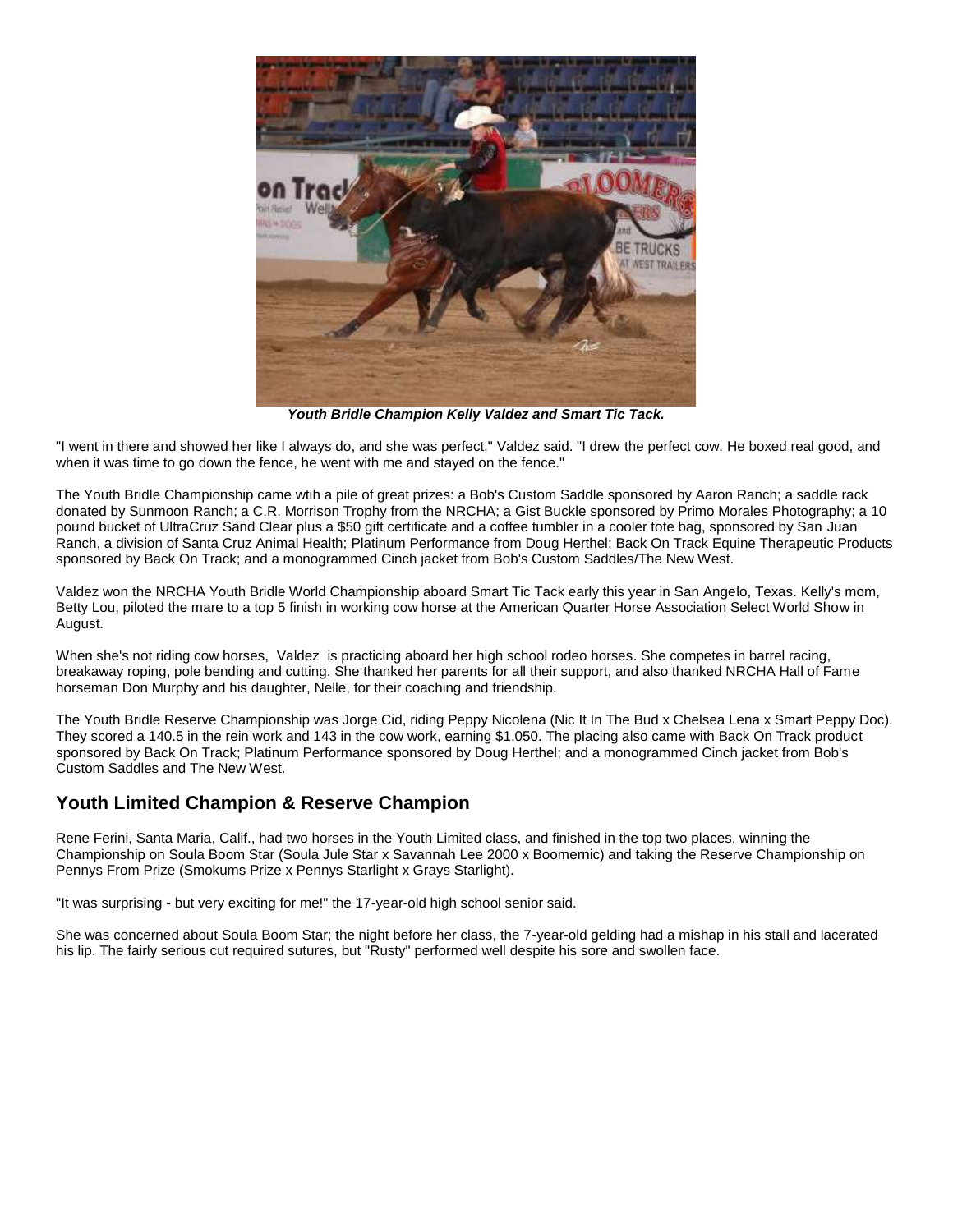

*Youth Limited Champion Rene Ferini and Soula Boom Star.*

"It didn't seem to bother him. It was more worrisome for me," Ferini said. "We've been working really hard on our lead changes and we got both of them, and we've been working on our cow work, and it was good."

The Youth Championship came with a \$780 check; a Bob's Custom Saddle sponsored by Carol Rose; ahe saddle rack are donated by Sunmoon Ranch; a C.R. Morrison Trophy from the NRCHA; a Gist Buckle sponsored by Jay Holmes/Triple J Ranch; Platinum Performance from Doug Herthel; Back On Track Equine Therapeutic Products sponsored by Back On Track; and a monogrammed Cinch jacket from Bob's Custom Saddles/the New West.

Ferini's other horse, Pennys From Prize, scored a 142 in the rein work and a 143 in the cow work for the Reserve Championship. She collected more prizes for the placing: a monogrammed Cinch jacket from Bob's Custom Saddles/The New West; Platinum Performance from Doug Herthel; Back On Track Equine Therapeutic Products sponsored by Back On Track; and a 10 pound bucket of UltraCruz Sand Clear plus a \$50 gift certificate and a coffee tumbler in a cooler tote bag, sponsored by San Juan Ranch, a division of Santa Cruz Animal Health.

## **Sunday, Sept. 29, 2013 Non-Pro Limited Champions Crowned at NRCHA Snaffle Bit Futurity**

It was an emotional win for Bobbie Masellis, Tracy, Calif., when she took the NRCHA Snaffle Bit Futurity Non-Pro Limited Championship aboard Lil Land Slide (Peptoboonsmal x Chex Rio Hickory x Doc's Hickory) on Saturday, Sept. 28 in Reno, Nev. Masellis and her bay stallion scored a 142.5 in the rein work and a 146 in the cow work, besting a huge field of 50 entries.

"He felt really good. He felt the best he's ever felt," Masellis said, through tears. "It's a bittersweet run because it's my last run on him. I sold him - but it's a really good way to go out."

Masellis said this has been her first full season competing on Lil Land Slide in reined cow horse. He also is a trained cutting horse, qualifying for the AQHA World Show in Amateur Cutting with Masellis in 2011. She branched out into cow horse because "I felt confident that I could do it on this horse."

Although she's selling Lil Land Slide, Masellis will continue his legacy in the show arena.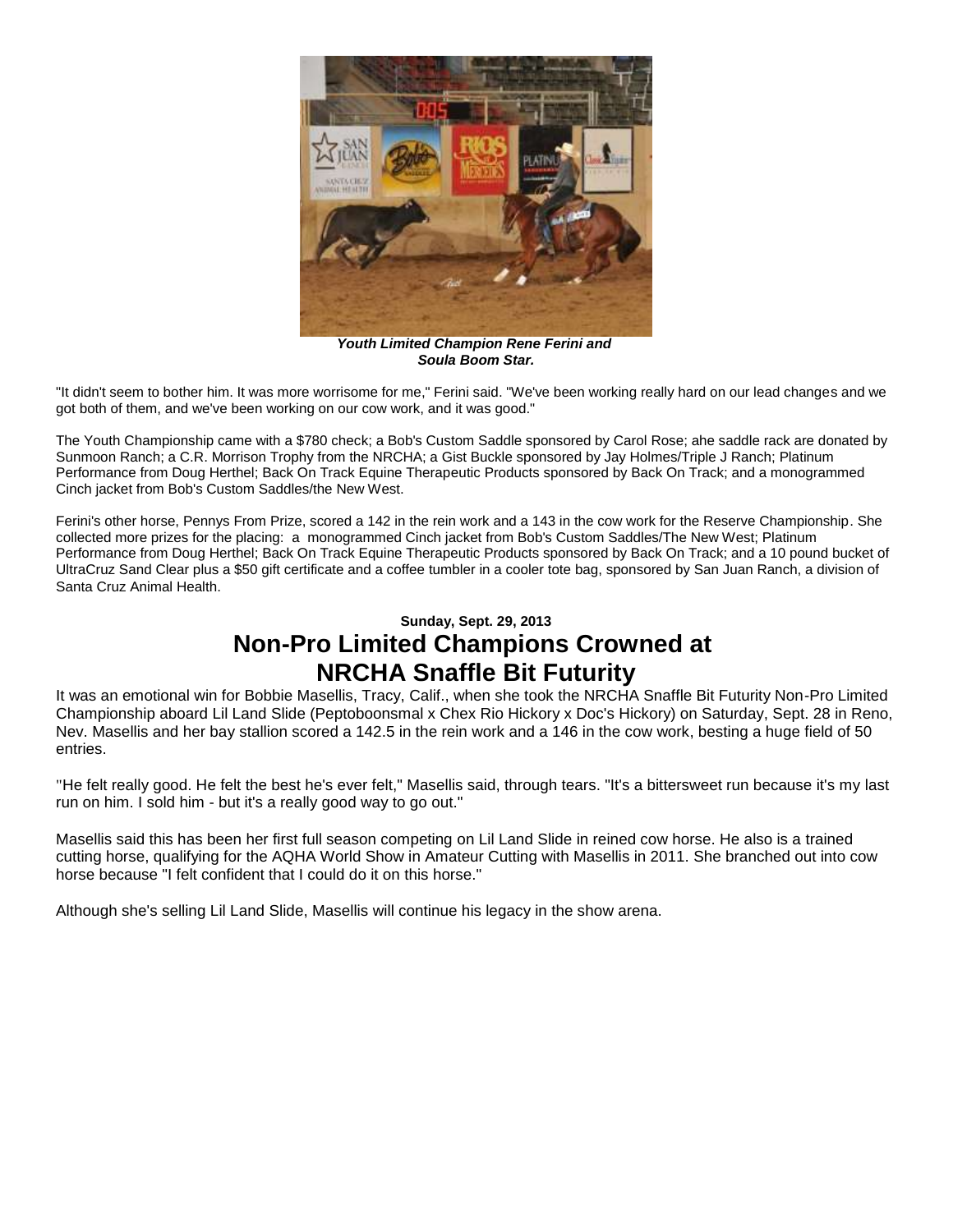

*Non-Pro Limited Champion Bobbie Masellis and Lil Land Slide*

"I have his baby that I'll be coming back with and showing here as a 3-year-old. I really want to do the 3-year-old thing, so I figure his babies can take me there."

Masellis, a massage therapist, rides regularly with California trainer Brian Gruenig.

"I want to thank him for all the faith and work he's put into me. He's like my family. He's like a brother," she said, and then laughed as she recalled his final words of advice as she entered the arena. "He told me to sit up straight and quit riding like a monkey, and to trust my horse. Tonight, I did - I gave it all I had."

For the Non-Pro Limited Championship, Masellis won \$1,400; a Bob's Custom Saddle sponsored by Wilson & Susan Lyle/Lyawile Ranch; a custom made saddle rack donated by Sunmoon Ranch; a C.R. Morrison Trophy from the NRCHA; a Gist Buckle sponsored by Boyd & Halee Rice; Platinum Performance from Doug Herthel; Back On Track Equine Therapeutic Products sponsored by Back On Track; and a monogrammed Cinch jacket from Bob's Custom Saddles/the New West. Thanks also to ProPanel, for sponsoring an additional \$500 in added money for the Non Pro Limited Divison!

The Non-Pro Limited Reserve Champion was LeAnn Bayles, who rode Diamonds Are Smokin (Like A Diamond x Shirley Smoke) to scores of 145 in the rein work and 144 in the cow work. The placing paid \$1,120.

#### **\$5,000 Non-Pro Limited**

Fifteen-year-old Trea Rice, Spearman, Texas, borrowed her dad's bridle horse to win the \$5,000 Non-Pro Limited Championship. However, it's no ordinary horse; Trea was mounted on Oh Cay N Short (Oh Cay Quixote x Bit Of Shorty x Shorty Lena), the 2007 Snaffle Bit Futurity Open Champion and 2013 World's Greatest Horseman Reserve Champion, trained and shown by Trea's father, Boyd Rice.

The polite and bubbly teen admitted to some show nerves while in Reno.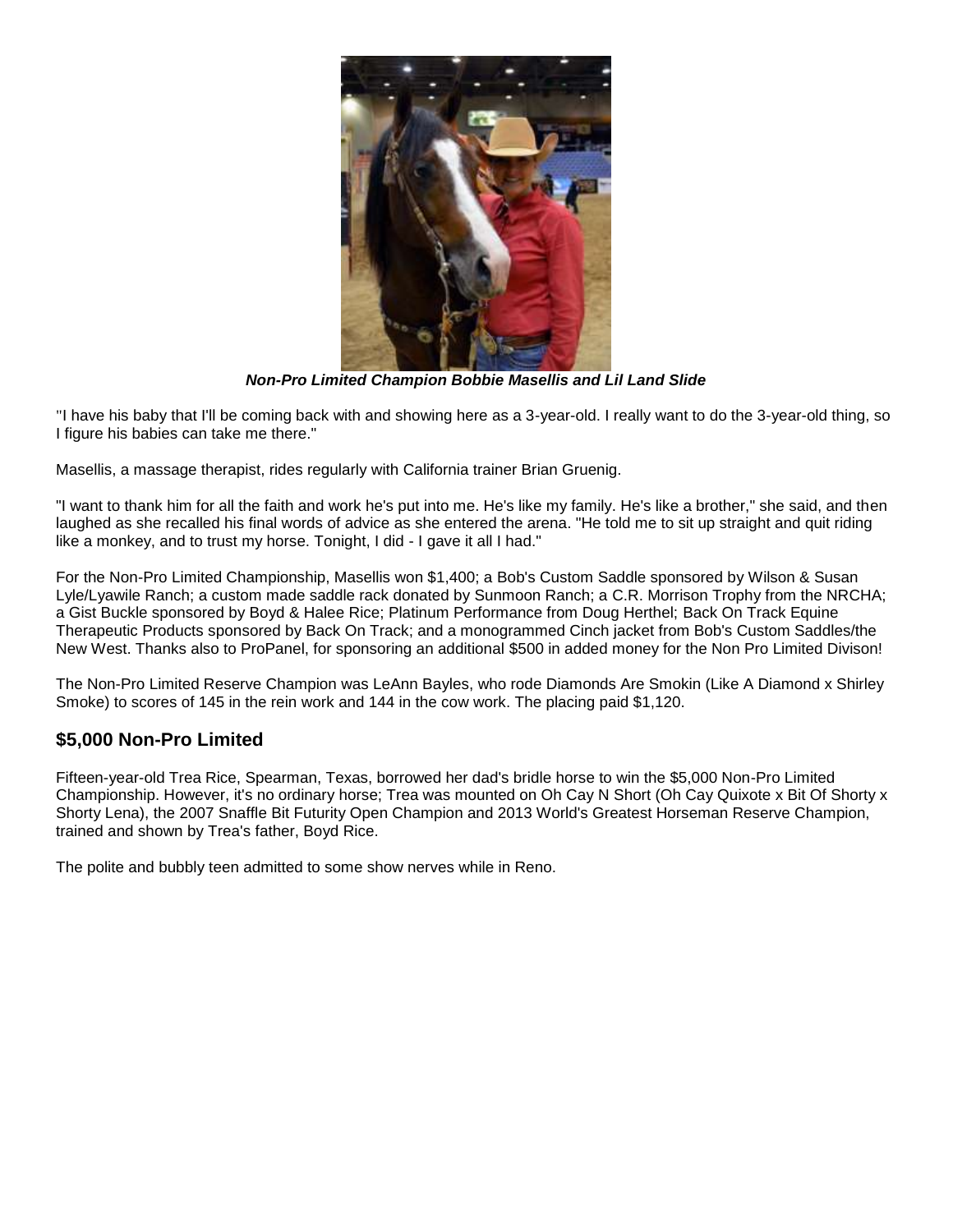

*\$5,000 Non-Pro Limited Champion Trea Rice and Oh Cay N Short.*

"I haven't shown in the cow horse in like four years, so I was pretty nervous. I was going to draw out, but my dad told me just do it. I was nervous about the reining because I don't like being out there all by myself but once I was in there, it was fine. He did really well in the cow work through the whole run. It was fun," Rice said.

She piloted "Coyote" to scores of 141 in the rein work and 150 in the cow work. When her cow work was finished, she took a little teasing from a pair of Futurity Champions.

"My dad and Corey Cushing, they were on the side, and they started hollering at me after the buzzer went off, 'Take it down the fence!' but I was like, 'I can't do that,'" she said, laughing.

The \$5,000 Non-Pro Limited title came with a check for \$770; a Bob's Custom Saddle sponsored by Santa Ynez Valley Cow Horse Classic; a custom saddle rack donated by Sunmoon Ranch; a C.R. Morrison Trophy from the NRCHA; a Gist Buckle sponsored by Lazy TD Performance Horses LLC; Platinum Performance from Doug Herthel; Back On Track Equine Therapeutic Products sponsored by Back On Track; and a monogrammed Cinch jacket from Bob's Custom Saddles/the New West.

Trea, an avid cutting horse competitor, won the NCHA Summer Spectacular Youth Scholarship Finals in July, riding CR Sun Reys (Dual Rey x Play Peek A Boon x Freckles Playboy). On Sept. 15, just before her trip to Reno, she won the Senior Youth Scholarship Cutting at the El Rancho Futurity in California, aboard Dual Lights (CD Lights x Graciela Dual).

The \$5,000 Non-Pro Limited Reserve Championship ended in a tie between Bobbie Masellis aboard Lil Land Slide and LeAnn Bayles on Diamonds Are Smokin. Both competitors took home a check for \$558.25.

## **Sunday, Sept. 29, 2013 Non-Pro Two Rein, Non-Pro Hackamore & Run To Reno Champions Crowned at NRCHA Snaffle Bit Futurity**

Leading NRCHA non-pro Tish Wilhite, Clovis, Calif., did not have the run of her dreams Saturday in the Non-Pro Bridle class, when she drew some tough cattle and missed a lead change on her 6-year-old gelding, Smokin My Cash (Smokums Prize x Cash My Lean x Nu Cash). She planned to make up for the disappointing run in Sunday's Non-Pro Two Rein class.

"I guess you could say I was out for revenge on the cows, and I had a bobble in the lead change so I wanted to improve that maneuver and generally step it up in the reining today," she said.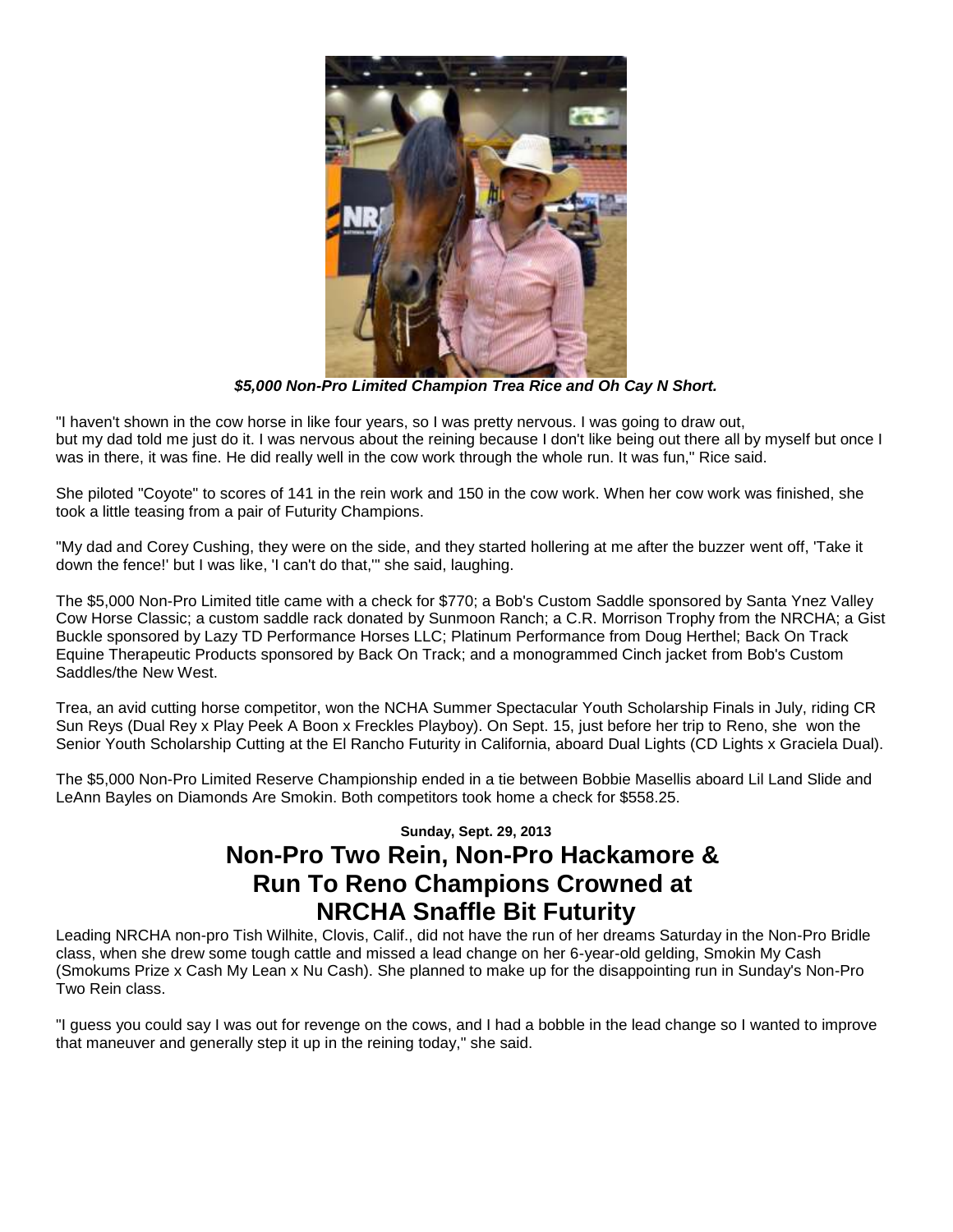

*Tish Wilhite and Smokin My Cash*

Mission accomplished: Wilhite and "Marley" scored a 143.5 in the rein work and a 149 in the cow work to win the Non-Pro Two Rein Championship, which came with a check for \$645; a CR Morrison Trophy and Gist Buckle from the NRCHA; Platinum Performance from Doug Herthel; Back On Track Equine Therapeutic Products sponsored by Back On Track; and a monogrammed Cinch jacket from Bob's Custom Saddles/the New West.

Wilhite, who has career NRCHA earnings of more than \$266,000, trains her own horses under the guidance of leading professional horseman Lance Johnston, Lindsay, Calif. She credits Johnston for helping her simplify and improve all facets of her horsemanship.

"There are so many different aspects to what we do. He's really helped me with focusing and breaking everything down and making it make sense," she said. "Any time you have a cow and a horse and a human brain involved, nothing is easy, but Lance has made everything seem uncomplicated."

Wilhite plans to continue showing Smokin My Cash in the bridle next year and beyond. She recently sold two of her show horses, which brought her herd back to the size she prefers.

"I like to keep one aged event horse and one bridle horse, and [Smokin My Cash] will probably be my bridle horse for a while. This horse makes me smile every time I look at him," she said.

### **Non-Pro Hackamore Champion**

Shawn Renshaw's 5-year-old gelding, Gennys Prize (Smokums Prize x Genuinely Perfect x Genuine Doc), who carries Irish Oaks Ranch's cloverleaf brand on his shoulder, wore show number 777 when he rode into the arena for the Non-Pro Hackamore class on Sunday afternoon.

"It was either going to work out great, or be the kiss of death," Renshaw said about the lucky symbols.

Whether it was the lucky sevens, the cloverleaf or just good old-fashioned preparedness, Renshaw and Gennys Prize scored a 144.5 in the rein work and 140 in the cow work, besting a field of 25 Non-Pro Hackamore competitors for the Championship, which paid \$3,780.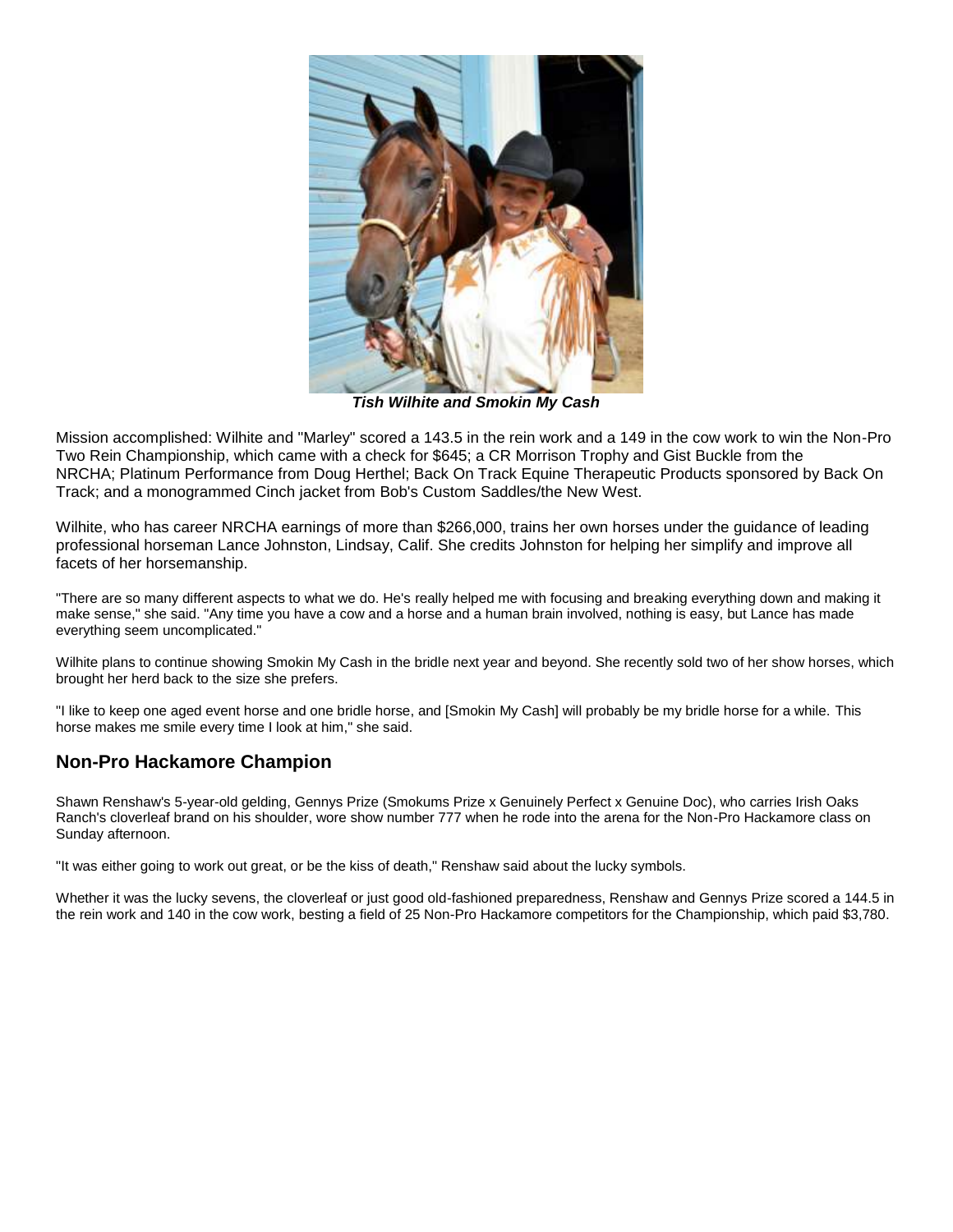

*Shawn Renshaw with his wife, Kim, and Gennys Prize.*

The title also came with a Bob's Custom Saddle sponsored by Bear Creek Ranch Quarter Horses/Dan & Toni Heath; a custom saddle rack donated by Sunmoon Ranch; a C.R. Morrison Trophy from the NRCHA; a Gist buckle sponsored by Cannon Quarter Horses; Platinum Performance from Doug Herthel; Back On Track Equine Therapeutic Products sponsored by Back On Track; and a monogrammed Cinch jacket from Bob's Custom Saddles/the New West.

Renshaw, a past NRCHA Futurity Non-Pro Champion with nearly \$300,000 on his lifetime cow horse record, took a "less is more" approach to training Genny's Prize in the hackamore.

"He felt really good today. I've only worked him maybe five times in the hackamore. I come from the Ted Robinson school of thought: don't put it on until you absolutely have to. He had his one hackamore run," Renshaw said, laughing.

Renshaw has his sights set on one more big show with Gennys Prize in 2014: the National Reining Breeder's Classic. Other than that, he plans to turn the gelding's reins over to his wife, Kim.

"My wife says she wants her horse," he said, smiling. "I'm going to train on him a little bit this winter and probably give him to her to go show."

The Non-Pro Hackamore Reserve Champion was Ze Kit Cat (Zezes Pepto Cat x Hickorys Diabola x Doc's Hickory), shown by Lorna Neel. They scored a 135 in the rein work and a 144 in the cow work, earning \$2,970.

### **Run To Reno Champions**

The first-ever Run To Reno Champions were crowned today at the NRCHA Futurity. The Run To Reno is a new cow-work-only competition for Non-Pro and Youth horse show competitors. The top fence work scores and the top boxing scores from the horse show classes at the NRCHA Stakes, Derby, Hackamore Classic, East Coast Reined Cow Horse Classic and Snaffle Bit Futurity were invited to compete, free of charge, in Reno. One cow - one run - with a \$1,000 paycheck and a Gist buckle to the Champion in both the fence and the boxing divisions.

The Run To Reno Fence Champion was Patty Ralls, Gainesville, Texas, riding her trusty Chromium Cowboy (A Chic In Time x Marvelous Miss x Mountain Creek). They scored a 146 to lead the field of 11 finalists.

In the boxing division, Trea Rice and Oh Cay N Short were tops among the 12 Run To Reno competitors, earning a 148 from the judges. Congratulations to all the Run To Reno finalists!

# **News from the National Reined Cow Horse Association**

**Sunday, Sept. 29, 2013**

# **NRCHA Snaffle Bit Futurity Amateur & Non-Pro Limited Champions Crowned**

When Tara Sagniere, Canyon, Texas, brought her home-bred mare and first futurity horse, Spark A Sunrise (Lena Spark x Kona Sunrise x SMF Lenas Award) to the NRCHA Snaffle Bit Futurity, she never dreamed she would bring home the Amateur Championship.

"Iti's been amazing. I thought we'd just skirt through and get this first one out of the way. I had no idea this would be a possibility," Sagniere said, smiling from ear to ear. "We knew she was good. We knew she had it in her. Being my first futurity, and it's such a big event, I just wanted to get my feet wet and get through it."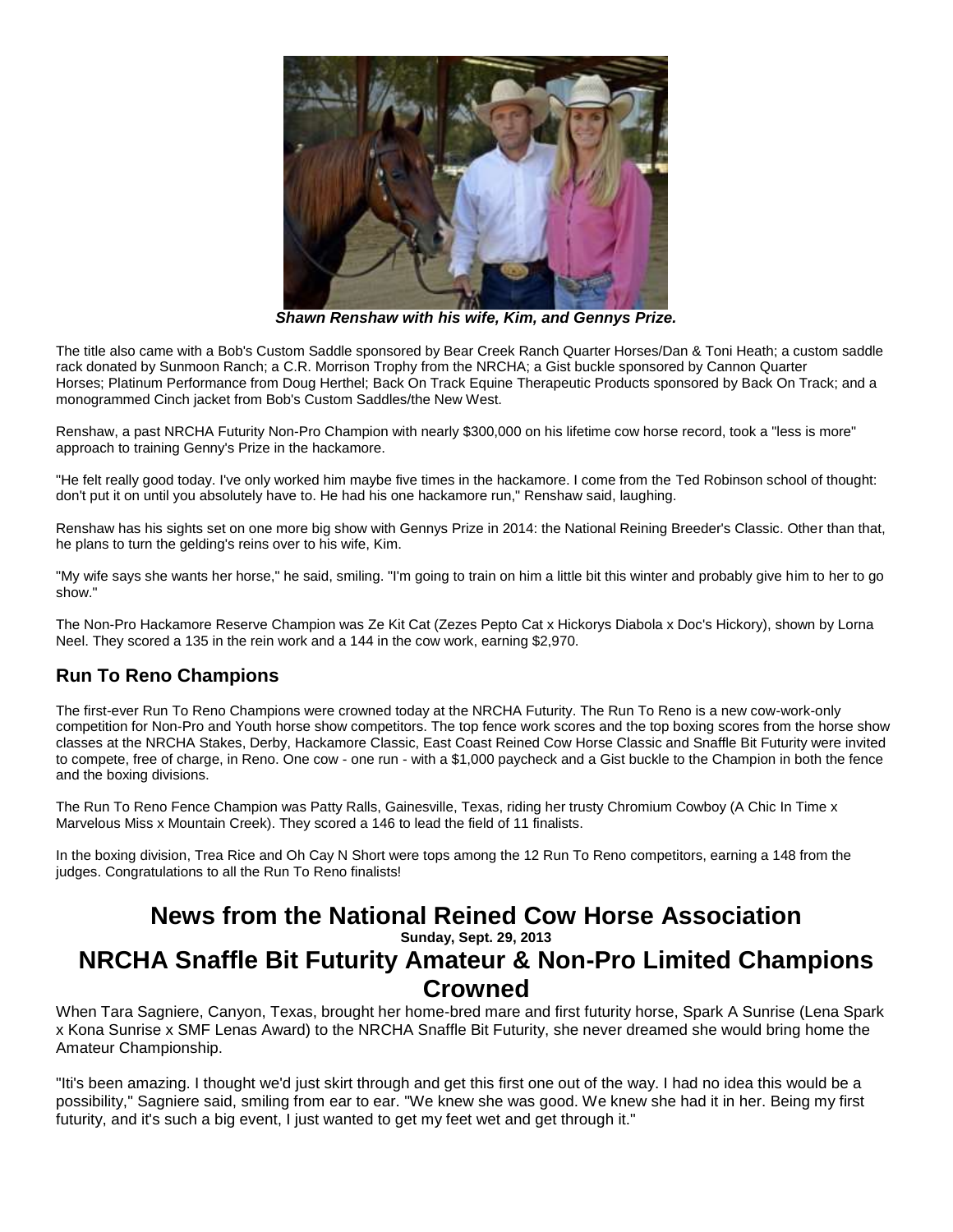

*Tara Sagniere and Spark A Sunrise*

Sagniere guided "Jenny," who is owned by the Sagniere Quarter Horse Partners, to scores of 202 in the herd work, 211.5 in the rein work and 211.5 in the cow work. The 625 composite score was tied with the Reserve Champion, Grant Lindaman II and Truckin Miraclena, but Sagniere had the higher fence score and won the tie breaker.

"She's a natural fence horse. That part's been easy for her. The dry work was her weakness and she really stepped it up with a 211.5 there. She got us a go-round check there. It's all just a little overwhelming. Way more than I expected," Sagniere said.

The Championship paid \$4,225 and came with numerous prizes: a Bob's Custom Saddle sponsored by Larry & Ellen Bell; a custom saddle rack donated by Sunmoon Ranch; a Gist Custom Buckle sponsored by Missy Capone; a CR Morrison Trophy from the NRCHA; a Classic Equine Polar Fleece Cooler from Classic Equine; a monogrammed Cinch jacket from Bob's Custom Saddles/ The New West; Platinum Performance Equine sponsored by Platinum Performance; Back On Track products from Back On Track; a custom framed Western print from John Arnoldussen of In Cahoots Gallery; and a 30x Hat from JW Brooks Custom Hats.

Sagniere trained Spark A Sunrise with help from Zeb Corvin, who stayed home from Reno awaiting the birth of his child. While competing at the Futurity, Sagniere relied on help from her childhood cow horse trainer, Lyn Anderson, who coached Sagniere from age 12 through 21. Sagniere also reconnected with some old friends; top NRCHA non-pro Tish Wilhite and her mother, Jo, who guided Sagniere's earliest riding career.

"Tish and Jo Wilhite taught me to ride when I was five, and got me into cow horse with Lyn. It's been a special event," she said. "I want to thank my family and friends for being so supportive, and Zeb for all of his help."

The Amateur Reserve Champions, Lindaman and Truckin Miraclena (NMSU Truckin Chex x Little Miraclena x Smart Retsina), scored a 207 in the herd work, 214 in the rein work and 204 in the cow work. They took home \$3,380, a Gist Custom Buckle sponsored by Crawford Performance Horses/Todd & Pam Crawford; a monogrammed Cinch jacket from Bob's Custom Saddles/ The New West; Platinum Performance Equine sponsored by Platinum Performance; Back On Track products from Back On Track; and a 30x hat from JW Brooks Custom Hats.

#### **Non-Pro Limited Champion**

The Non-Pro Limited Futurity, a herd work/rein work/boxing division for competitors who are not ready or able to compete in the ultimate challenge of the fence work, made its debut in Reno this year. The first ever NRCHA Non-Pro Limited Futurity Champion is Nicole Petty, Roseburg, Ore., who returned to cow horse competition after a five-year hiatus.

Petty rode Tangy Chexinic (Tangys Classy Peppy x Bueno Double Oakie x Bueno Chexinic), a gelding she owns with her husband, Bubba, to scores of 207 in the herd work, 214.5 in the rein work and 210 in the boxing. The combined 631.5 score paid \$1,280.

"I have a lot of health problems, and going down the fence was not an option for me any more. In order for me to show in the NRCHA, I had to get my Non-Pro Limited card back. I was very excited that the NRCHA added this 3-year-old event. You still feel included even though you can't go down the fence any more," Petty said.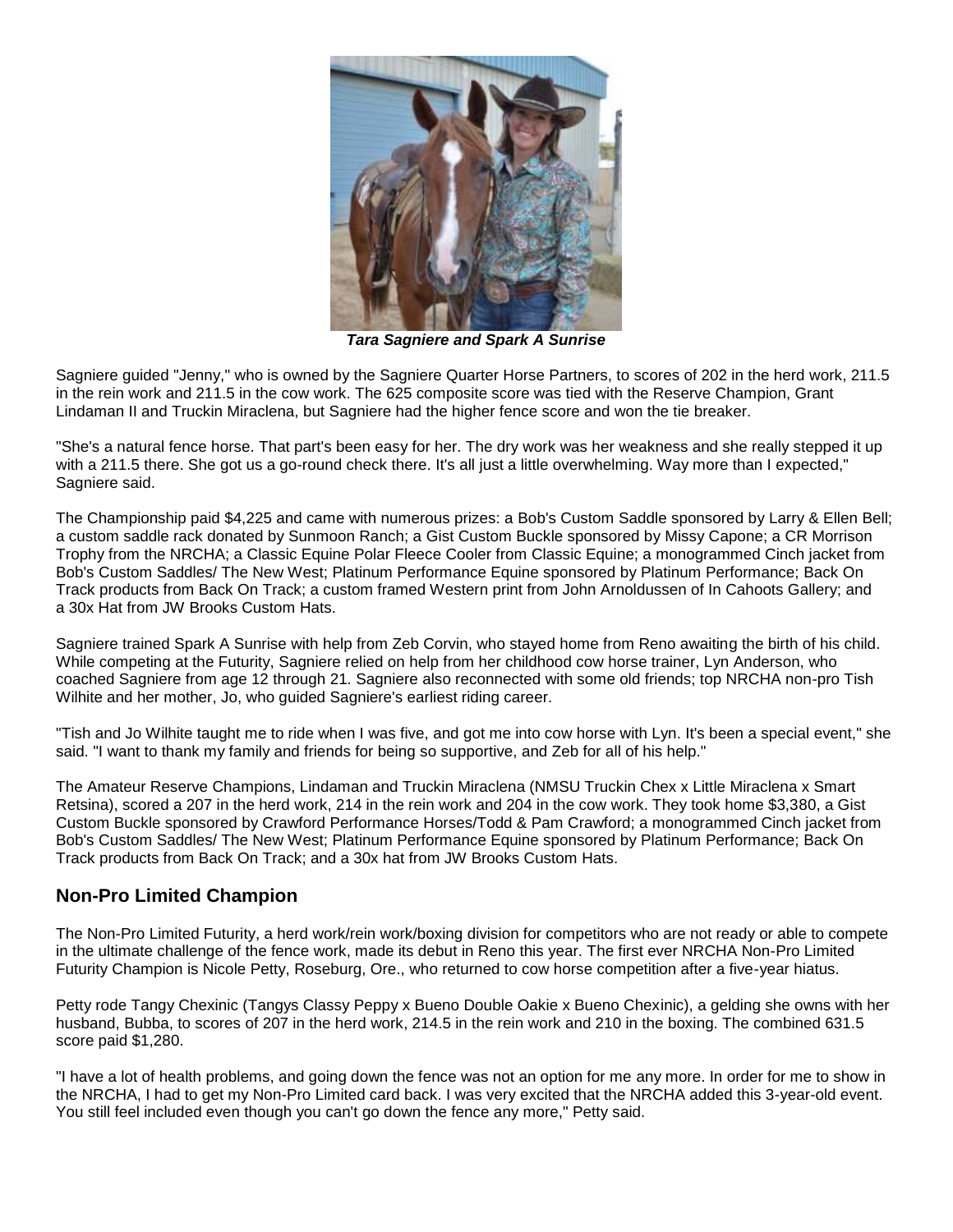

*Nicole Petty and Tangy Chexinic.*

The Pettys bought Tangy Chexinic at the 2011 NRCHA Classic Yearling & Broodmare sale. He was a narrow, homely, big-headed colt, but there was something about him Nicole liked. The Pettys bought him for \$1,400. He developed into a solid performer, and quiet-natured enough that the Pettys' 3-year-old son rides him daily.

"He was a rough 2-year-old but Bubba got him really broke for me. Bubba was going to show him initially, but he found a different one, so I ended up with him back. He wanted to be amazing in the herd. I was super scared, and totally screwed up my first cut, but once I got settled back down he was great. He's really good on a cow. In the rein work, he was as good as I could have asked. In the boxing, our cow didn't want to move. It never even looked at us, but he stayed good and honest."

Petty thanked her family and friends for their support as she returned to the competitive arena.

"There is a huge group of people who made tis possible. My husband, who got my horse so broke for me, and Lance Johnston - he's been our dear friend and trainer for a lot of years, and my mother-in-law. If it wasn't for her, I wouldn't be able to ride, since I have three kids [ages 7 years to 20 months]. She comes and takes care of the kids every day so I can ride my horse."

The Non-Pro Limited Championship came with a Bob's Custom Saddle sponsored by Wilson & Susan Lyle; a custom saddle rack donated by Sunmoon Ranch; a Gist buckle sponsored by Chandler Ranch/Linda Wood & Polly Potocar; a CR Morrison Trophy from the NRCHA; a Classic Equine Polar Fleece Cooler from Classic Equine; a onogrammed Cinch jacket from Bob's Custom Saddles/ The New West; Platinum Equine sponsored by Platinum Performance; Back On Track products from Back On Track; and a 30x hat from JW Brooks Custom Hats.

The Non-Pro Limited Futurity Reserve Champion was Katie Wilson, riding High To You (Mr Boonsmal To You x MK Cats Little Kitty x High Brow Cat). They scored a 627 composite (205 herd/211 rein/211 cow). The Reserve Championship paid \$960 and came with a Gist custom buckle from the NRCHA; a monogrammed Cinch jacket from Bob's Custom Saddles/ The New West; Platinum Equine from Platinum Performance; Back On Track products from Back On Track; and a 30x Hat from JW Brooks Custom Hats.

### **Monday, Sept. 30, 2013 Jay McLaughlin and Blind Sided Lead NRCHA Futurity Open Rein Work Prelims and Open Composite**

The dirt flew and spectators whistled as big scores highlighted the first day of Open, Intermediate Open and Limited Open rein work preliminaries at the National Reined Cow Horse Association Snaffle Bit Futurity in Reno, Nev.

Blind Sided (Peptoboonsmal x Lil Miss Shiney Chex x Shining Spark), shown by Jay McLaughlin for Aaron Ranch, turned in the high score of the rein work round, a 225. The roan stallion also leads the preliminary composite. He scored a 218 in the herd work for a total 443 on two events.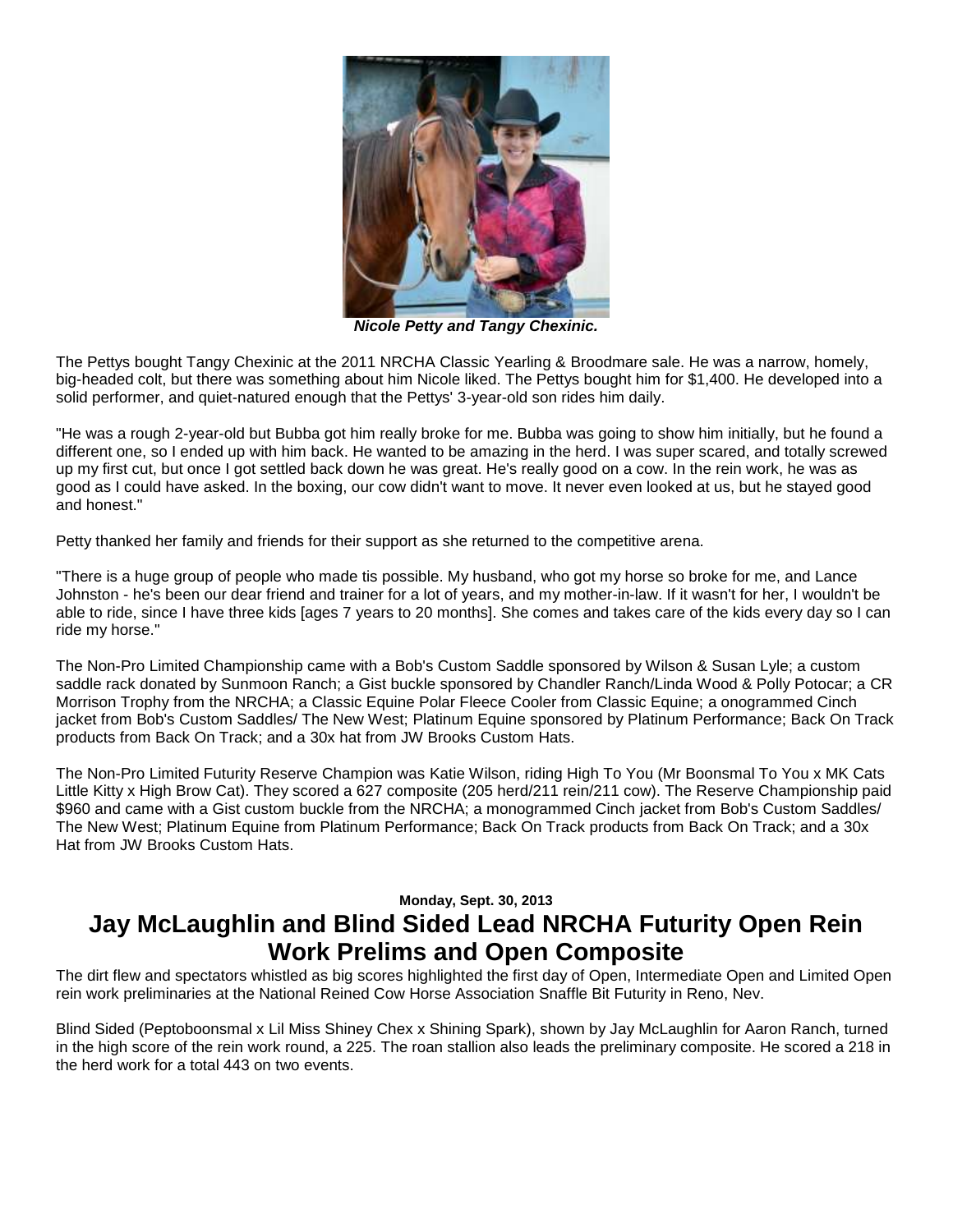

*Blind Sided, shown by Jay McLaughlin and owned by Aaron Ranch, topped the Futurity Open rein work prelims and leads the Open after two events.*

In the Intermediate Open division, the top rein work score, a 221.5, belonged to Smoking Red Pepper (Smokeelan x A Red Belle Pepper x Mister Dual Pep), shown by Shadd Parkinson, Scottsdale, Ariz., and owned by Alexis Murray.

The composite leader in the Intermediate Open division is Johnny, a grade gelding owned and shown by Clayton Edsall, Clements, Calif. Johnny won the Intermediate Open herd work round and tied for the lead in the Open with a 221, and then he scored a 216 in today's rein work, for a total 437 on two events.



*Clayton Edsall and his own horse, a grade gelding named Johnny, lead the Futurity Intermediate Open preliminary composite.*

Erin Taormino, Eagle Point, Ore., scored the high rein work in the Limited Open, a 220. Erin is riding Sugar Frosted Cat (Cats Merada x Sugar Her Freckles x Freckles Playboy), a mare she owns.

The composite leader in the Limited Open is Hickorys Holly Time (One Time Pepto x Hickorys Holly Cee x Doc's Hickory), shown by Kelby Phillips and owned by Garth and Amanda Gardiner, Ashland, Kansas. Phillips piloted Hickorys Holly Time to a 218 in the rein work and a 216.5 in the rein work for a total 434.5 on two events.

Phillips also is riding the second place horse in the Futurity Limited Open composite, Bed Head Cat (Wild Haired Cat x Isabellena x Quejanaisalena), also owned by the Gardiners. Bed Head Cat has a total 433 on two events (220 herd/213 rein).

The NRCHA Futurity preliminary action resumes Tuesday, Oct. 1 at 8:00 a.m. Pacific, with the conclusion of the Open rein work preliminaries. Horse show classes are also on the schedule: the Open Bridle and the Open Hackamore prelims take place in the afternoon, along with the Limited Open Bridle and Limited Open Hackamore classes.